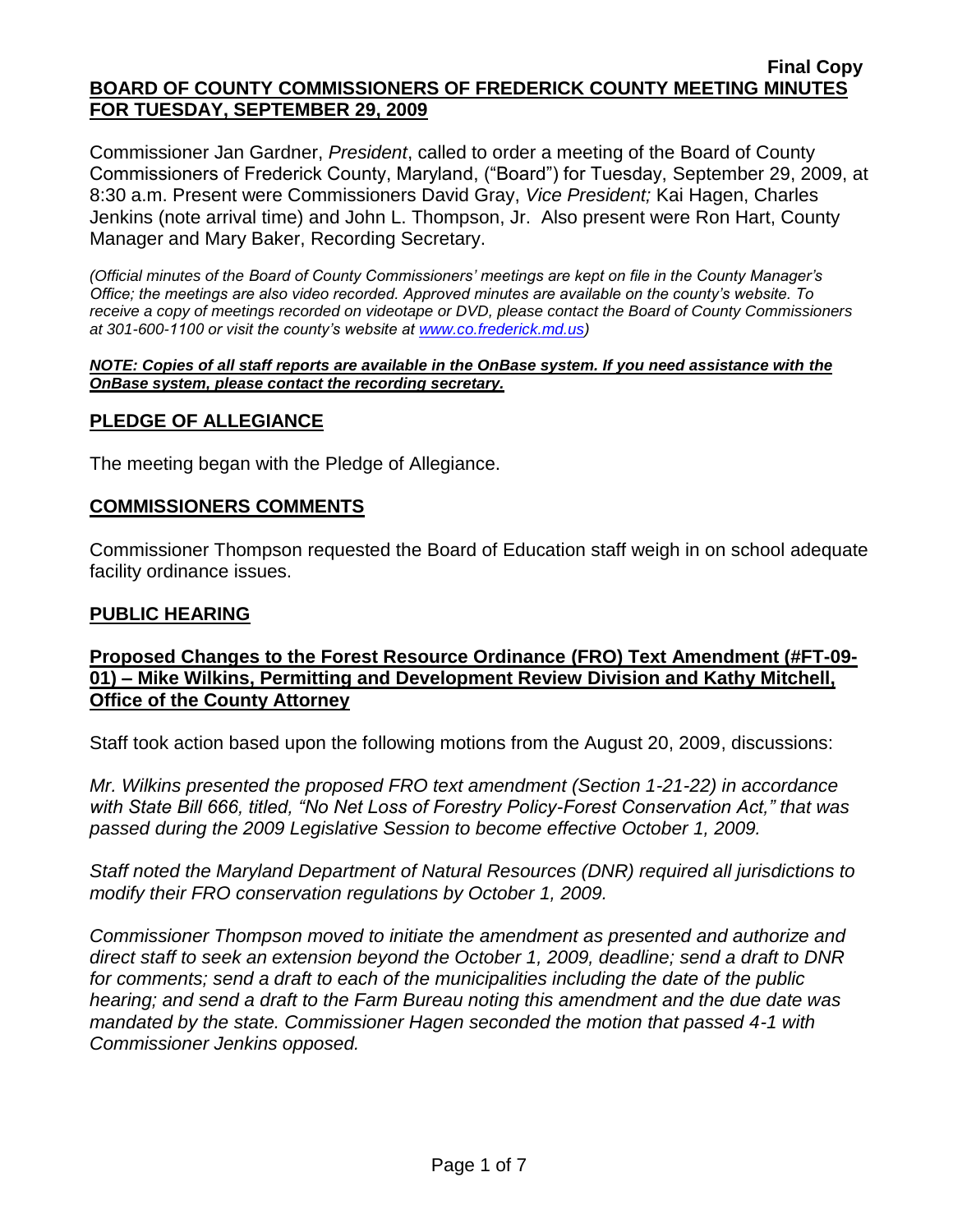There was no public comment.

Commissioner Gray moved approval of the proposed ordinance that outlined the changes to the FRO; the ordinance would take effect October 1, 2009; and a follow up to letter was to be sent to Dr. Browning at the Frederick County Farm Bureau regarding their concerns. Commissioner Hagen seconded the motion that passed 4-0 with Commissioner Jenkins absent.

(A copy of Ordinance # 09-26-530 can be obtained in the County Manager's Office or from the county's website, [www.co.frederick.md.us.](www.co.frederick.md.us))

### **ADMINSITRATIVE BUSINESS**

**The Community Foundation's Universal Grant Application – Legal/Interpreting Services and Mediation Training and Associated Budget Transfer – Margaret Nusbaum, Citizens Services Division** *(Continued from 9/24/2009)*

The following motions were made Thursday, September 24, 2009:

*Commissioner Hagen moved approval of Grant #2 as presented. Commissioner Gardner seconded the motion.*

*Commissioner Thompson moved to amend the motion to have the beneficiary of the training (the citizens being served) to be screened to verify lawful citizenship. Commissioner Jenkins seconded the motion that tied 2-2 with Commissioners Gardner and Hagen opposed and Commissioner Gray absent.* 

*The main motion made tied 2-2 with Commissioners Jenkins and Thomson opposed and Commissioner Gray absent.* 

*This item was rescheduled to Tuesday, September 29, 2009, when Commissioner Gray was present.*

Commissioner Gray moved approval of the grant application and associated budget transfer as presented. Commissioner Hagen seconded the motion that passed 3-1 with Commissioner Thompson opposed and Commissioner Jenkins absent.

### **Approval of FY 2011 Board of Education Funding Request to the State - Dr. Linda Burgee, Frederick County Public Schools**

(Commissioner Jenkins entered the meeting.)

Dr. Burgee and Ray Barnes, Frederick County Public Schools, presented the funding request.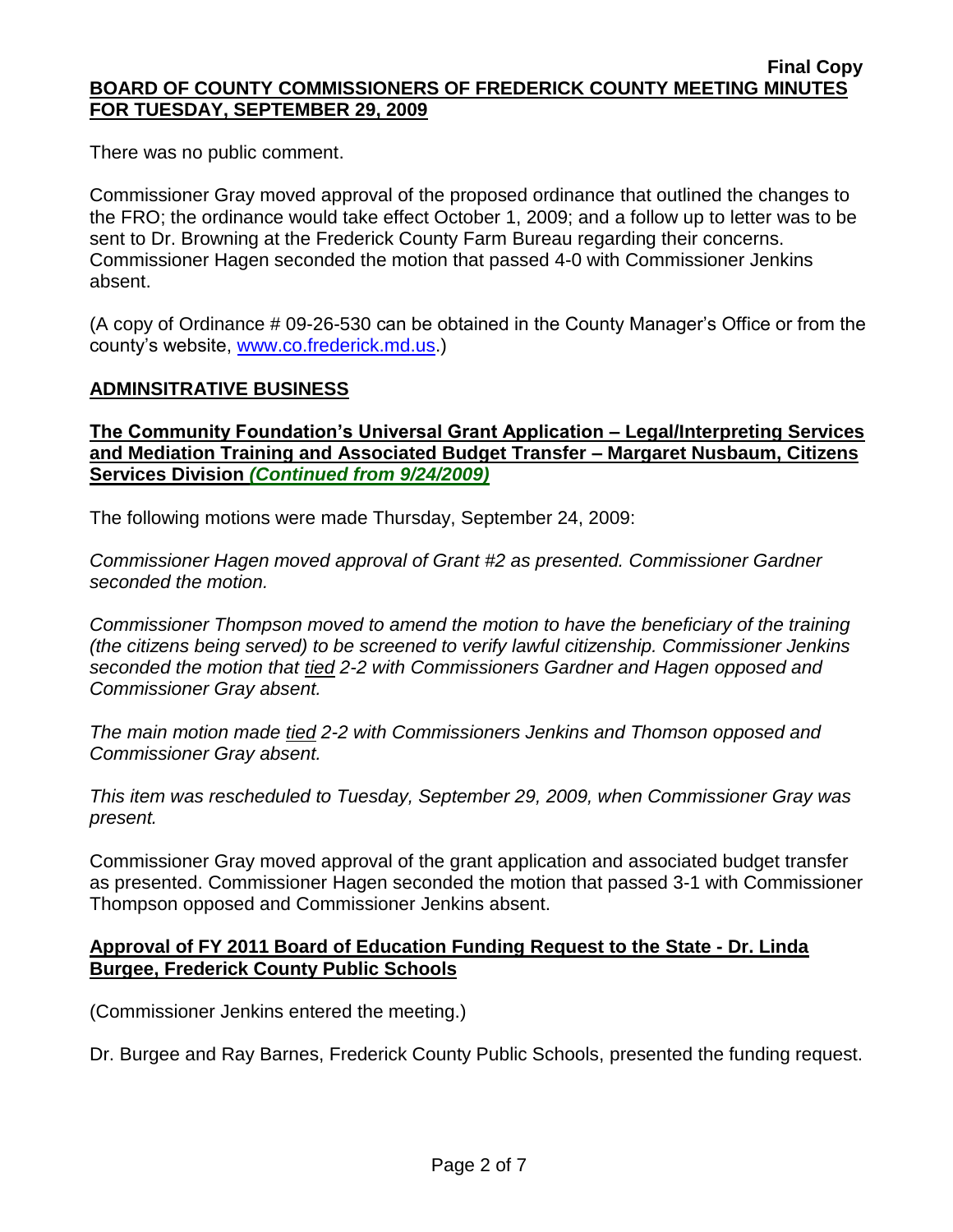Commissioner Gray moved approval of the funding request to include switching the order of projects for Oakdale Elementary School and Lincoln Elementary School pending approval by the Board of Education. Commissioner Jenkins seconded the motion that passed 5-0.

### **The Annual Investment Report for the Frederick County Employees Retirement Plan and Other Post Employment Benefits (OPEB) - Carol Boykin, Bolton Partnership Investment Consulting Group and Tracy Lobuts, Human Resources Division**

Ms. Boykin and Ms. Lobuts presented the updates to the retirement plan and OPEB.

Commissioner Gray made the following motions:

- to include Frederick County and Frederick County Public Schools OPEB in the discussion;
- the Retirement Committee present a plan and/or process to lower rates to seven and seven-and-a-half percent;
- the costs involved and the pros and cons of reducing the rates;
- **take a look at actuarial rate information; and**
- bring the requested information before the Board within 100 days from today.

The motion passed 4-1 by consensus with Commissioner Jenkins opposed.

Commissioner Thompson requested permission to schedule on future agenda a proposed policy for Frederick County that mirrored state divestiture actions.

# **Housing Initiative Fund Fourth Quarter Report - Jenny Short, Citizens Services Division**

Ms. Short presented the report.

The Board requested Way Station staff to bring back answers to the following questions:

- has a project been sold as of this date;
- if a project was sold, who gets money if property appreciated; and
- if Way Station was the beneficiary of the funds from a sale, what do they do with the funds.

The McArthur funding issue regarding the Base Realignment and Closure (BRAC) housing fund grant for seven counties within Maryland was to come back before the Board on a future agenda.

### **COMMISSIONERS COMMENTS**

None.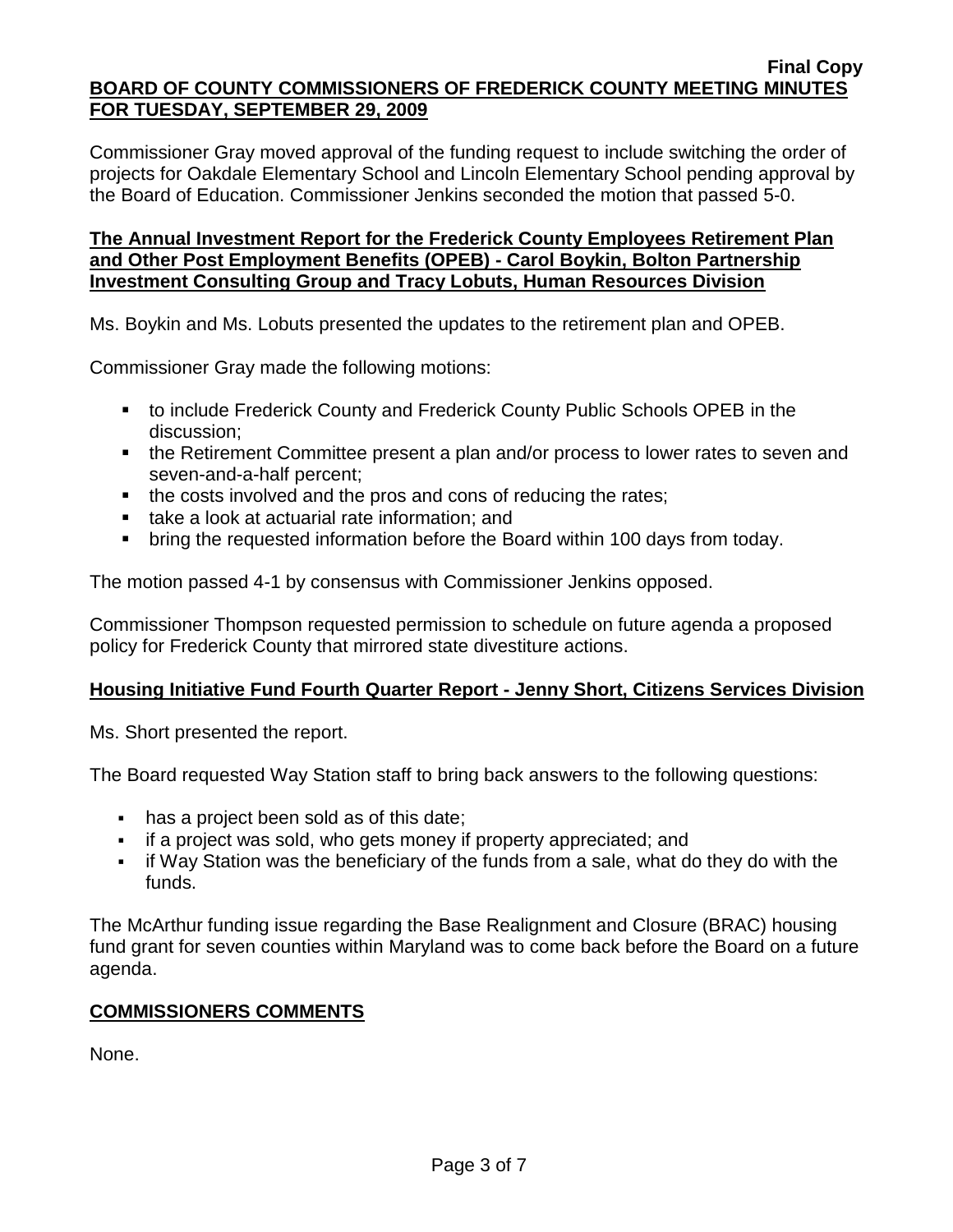# **PUBLIC COMMENTS**

None.

### **QUESTIONS – PRESS**

None.

### **CLOSED SESSION**

Commissioner Gray moved to proceed into closed session in accordance with Maryland Annotated Code State Government Article § 10-508(a)(7) To consult with counsel to obtain legal advice on a legal matter. Commissioner Hagen seconded the motion that passed 5-0.

### **ADJOURN**

The meeting adjourned at 11:45 a.m.

Mary E. Baker Recording Secretary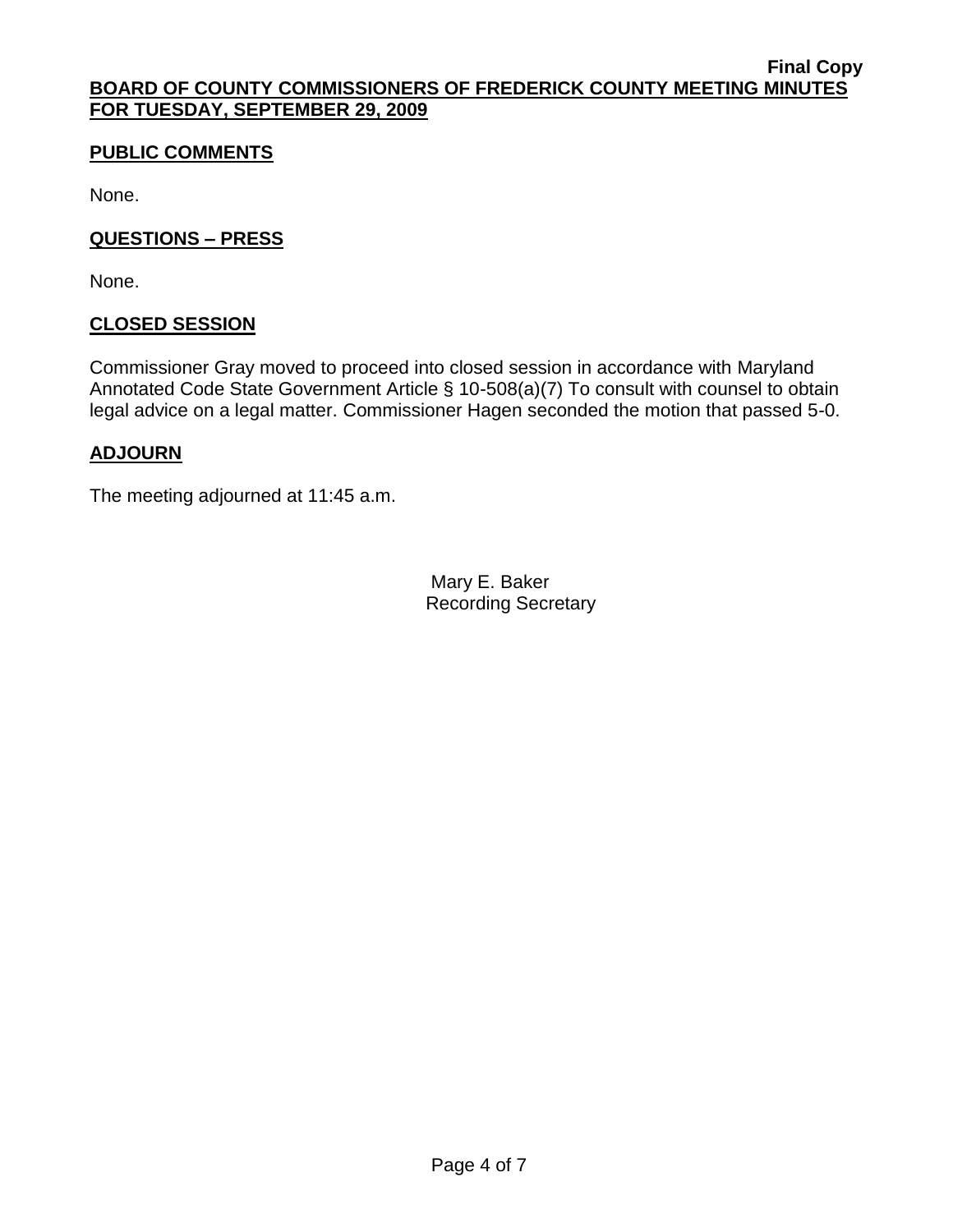### **FORM OF STATEMENT FOR CLOSING THE MEETING OF TUESDAY, SEPTEMBER 29, 2009**

# **STATUTORY AUTHORITY TO CLOSE SESSION**

### **State Government Article §10-508(a):**

(7) To consult with counsel to obtain legal advice on a legal matter.

### **Motion:**

Commissioner Gray moved to proceed into closed session in accordance with Maryland Annotated Code State Government Article § 10-508(a)(7) To consult with counsel to obtain legal advice on a legal matter. Commissioner Hagen seconded the motion that passed 5-0.

### **Topic to be Discussed:**

To consider options to respond to an administrative decision.

Mary E. Baker Recording Secretary